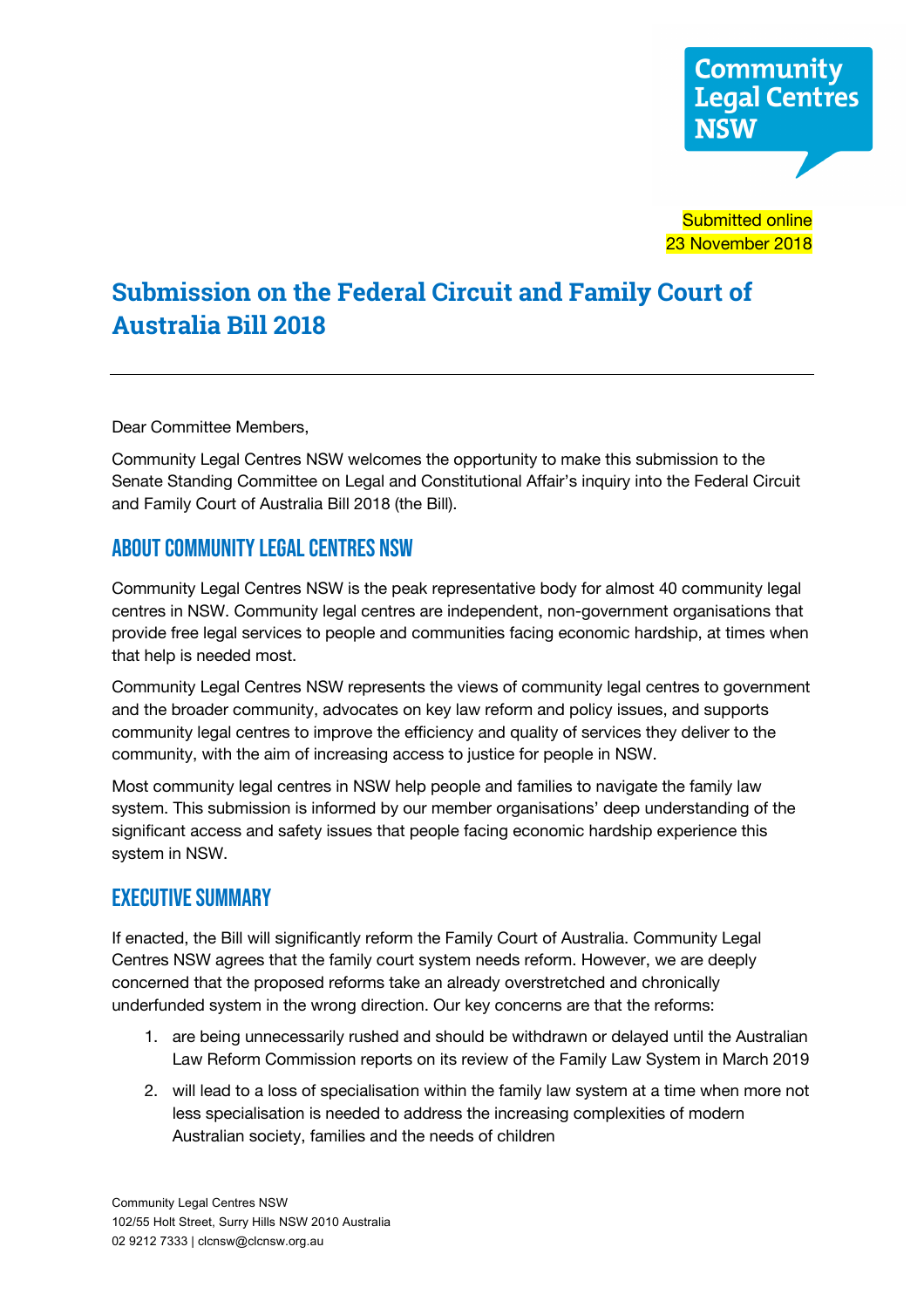

3. prioritise economic efficiencies over safety and fail to address the chronic underfunding of the family court.

Community Legal Centres NSW endorses the submission and recommendations made by Women's Legal Service Australia.

## SUMMARY OF RECOMMENDATIONS

- 1. The Federal Government should withdraw the Bill immediately (or at least delay its passage) until the Australian Law Reform Commission has published its final report on Family Law System, so that any structural changes to the court system can be informed by its findings and recommendations.
- 2. The Federal Government should extend the Australian Law Reform Commission's terms of reference (and its timeframe for reporting) to include consideration of proposed structural reforms to the Family Court of Australia.
- 3. Any reform to the family law system should guarantee increased specialisation and accreditation for all legal professionals – including family dispute resolution practitioners, lawyers, family consultants, report writers and judicial officers – in family law and family violence, as well as cultural competency and disability awareness.
- 4. The Federal Government should engage in meaningful consultation with family violence experts, victim-survivors and the legal profession before pursuing these reforms.
- 5. The Federal Government should prioritise increased funding for the Family Court and critical services that reduce the impact of family violence and increase participation in effective family law dispute resolution, such as specialised legal assistance services.

## detailed analysis

## **Pre-empting the Australian Law Reform Commission's review of the Family Law System**

Community Legal Centres NSW is concerned the Federal Government is rushing the Bill through parliament, without adequate consultation with key stakeholders, particularly from the community legal and family violence sectors. We agree that the Family Court of Australia needs reform. However, we have strong concerns that the Bill proposes reforms that will take the system in the wrong direction.

Without proper consideration and consultation, the Bill risks creating a cascade of unintended consequences (discussed further below), which will have a disproportionate, negative impact on those most vulnerable within the system, particularly women and children experiencing domestic and family violence. According to the Law Council of Australia, in an area as complex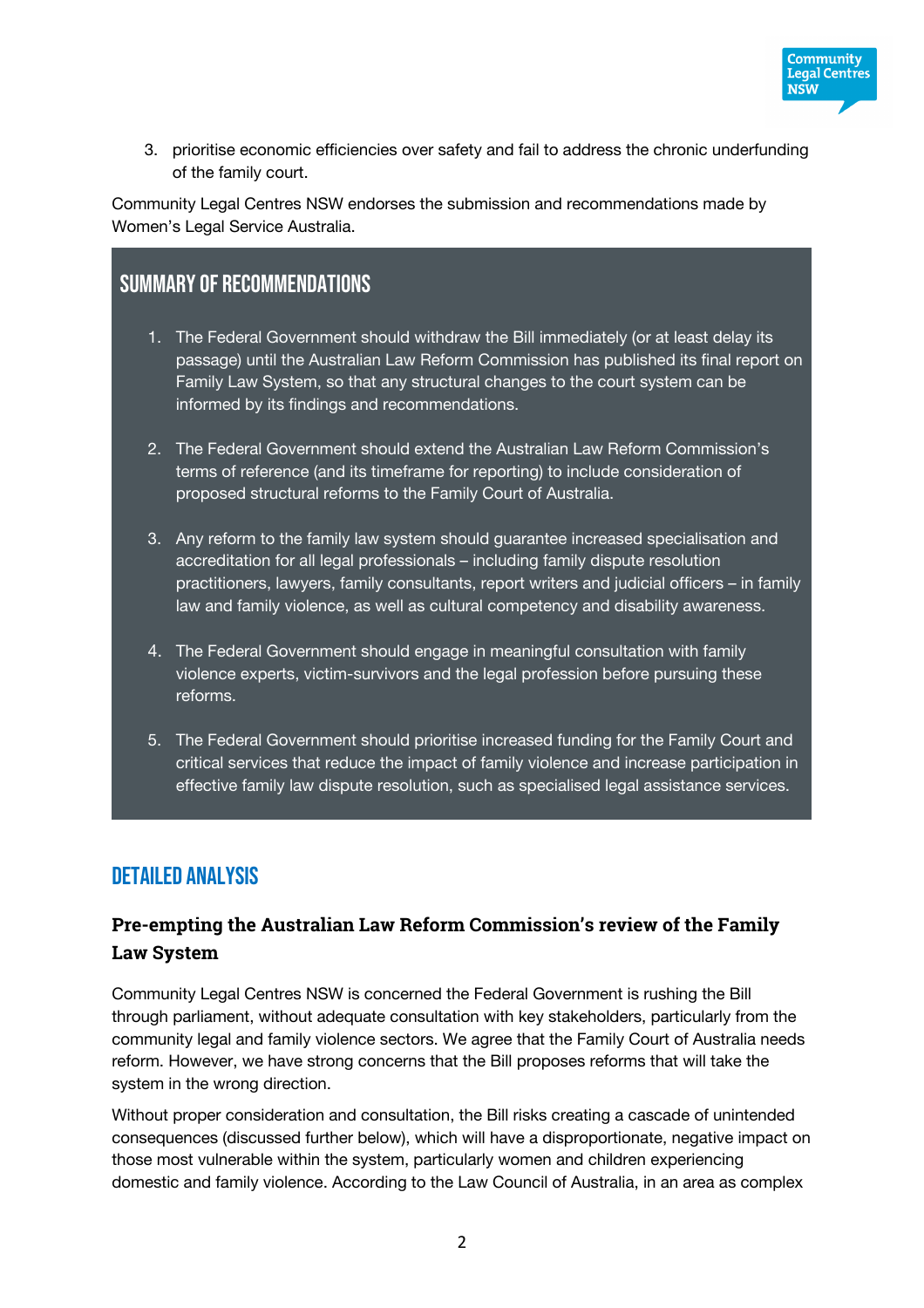

and fundamental as family law, these risks multiply exponentially.<sup>1</sup> Effective consultation with stakeholders is critical to guard against unintended harm.

Community Legal Centres NSW is concerned that the proposed reforms are not informed by the Australian Law Reform Commission's (ALRC) current review of the Family Law System, which is due to report in March 2019. Although the Federal Government excluded structural court reform from the ALRC's terms of reference, in our view it is both ill-advised and impractical to conduct a review of the efficiency and effectiveness of the family law system that does not explicitly address the structure and functioning of the courts.

We also note and endorse the numerous submissions to this inquiry (see for example submissions by the Law Council of Australia, Women's Legal Services Australia, and ANROWS), that raise similar concerns that the Bill is being pursued without reference to the ALRC Review, and that timeframes for submissions and input are too restricted for careful response.<sup>2</sup> The Law Council of Australia notes, for example, that a small group of its members were given just four business days to view a confidential 530-page exposure bill. This is an exceptionally rash approach to reform, which increases the risk of unanticipated negative consequences.

#### **Past reviews and reports of court governance**

 $\overline{a}$ 

In a media release announcing the Bill's introduction, the Attorney General noted that the proposed reforms are informed by several government-commissioned reports on court governance. These include the 2008 Semple Review,<sup>3</sup> a trio of reports by KPMG, Ernst & Young and Price Waterhouse Coopers (PWC),<sup>4</sup> and the 2017 House of Representatives Standing Committee on Social Policy and Legal Affairs Report. 5

Community Legal Centres NSW understands this is intended to suggest that the need and direction for reform is well understood and that no further inquiry into court structure is needed before the reforms can proceed. However, even these reports note the need for caution and careful consideration of unintended consequences when pursuing reforms to the family law system. For example, the Semple Review noted, 'the [family law] system as a whole has to be considered in recommending changes to any part, to ensure that solutions to problems at particular points in the system do not cause problems elsewhere.<sup>16</sup>

Similarly, PWC's 2018 report specifically highlights that due to constrained timeframes, it was unable to consider many important issues, including the practical effects of negative and

<sup>1</sup> Law Council of Australia, *Justice Project*, 'People who Experience Family Violence' (Report, August 2018).

<sup>2</sup> Law Council of Australia, 'As it stands, merging courts unlikely to alleviate family law crisis' (Press Release, 23 August 2018) < https://www.lawcouncil.asn.au/media/media-releases/as-it-stands-merging-courts-unlikely-to-alleviate-family-law-crisis>; Women's Legal Services Australia, 'WLSA urges Government to extend reporting period before dismantling Family Court' (Press Release, 10 September 2018)

<sup>&</sup>lt;http://www.wlsa.org.au/media\_releases/wlsa\_urges\_government\_to\_extend\_reporting\_period\_before\_dismantling\_family\_co urt>.

<sup>3</sup> Des Semple, Future Governance Options for Federal Family Law Courts in Australia: Striking the Right Balance (Final Report, Attorney General's Department, August 2008).

<sup>4</sup> KPMG, *Review of the performance and funding of the Federal Court of Australia, the Family Court of Australia and the Federal Circuit Court of Australia*, 2014; Ernst and Young, *High Level Financial Analysis of Court Reform Initiatives*, 2015; PricewaterhouseCoopers, *Review of the Efficiency of the Operation of the Federal Courts*, April 2018.

<sup>5</sup> House of Representatives Standing Committee on Social Policy and Legal Affairs, Parliament of Australia, *A Better Family Law System to Support and Protect Those Affected by Family Violence* (2017).

<sup>&</sup>lt;sup>6</sup> Des Semple, Future Governance Options for Federal Family Law Courts in Australia: Striking the Right Balance (Final Report, Attorney General's Department, August 2008).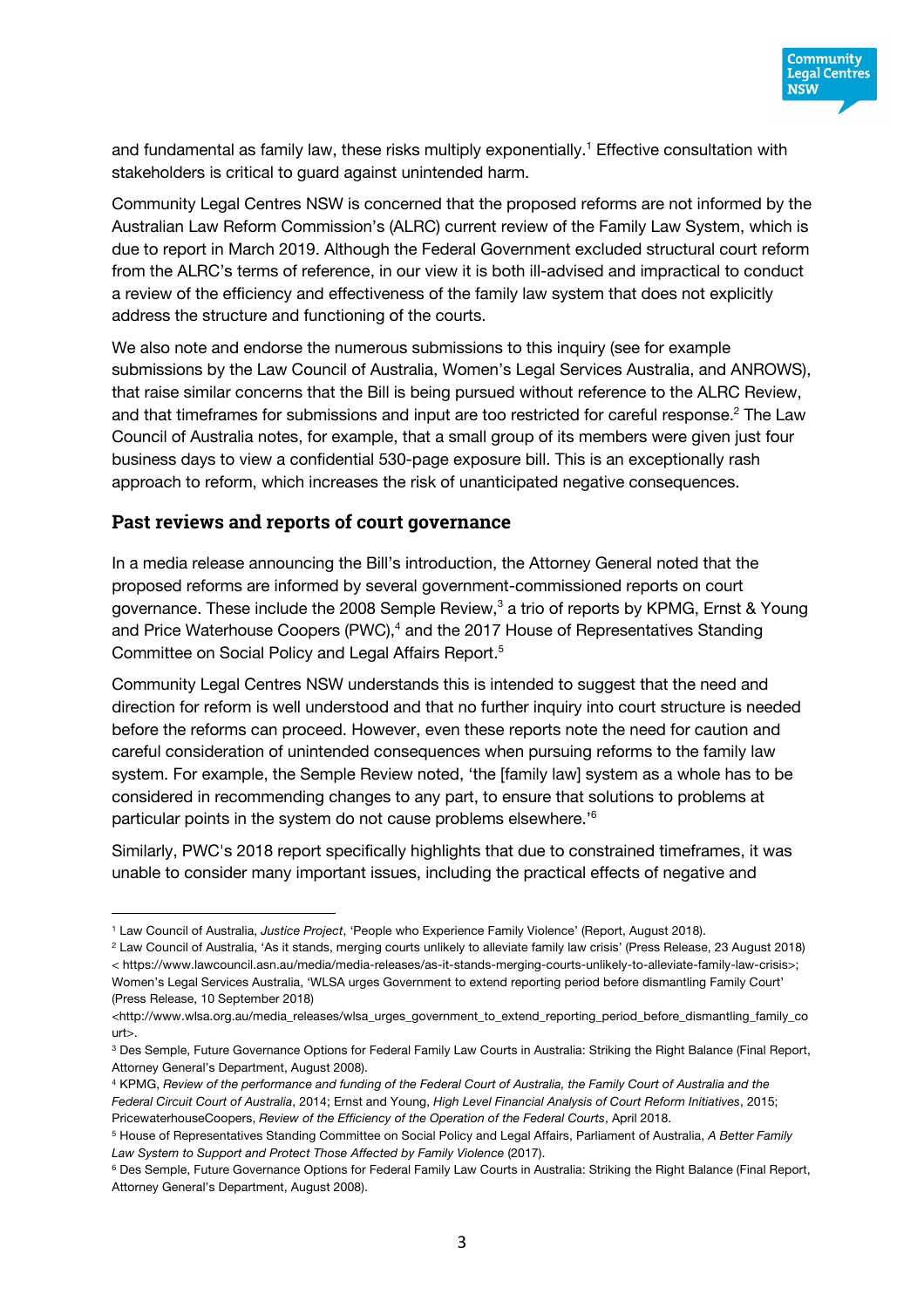

unintended impacts it identified as arising from the reforms. <sup>7</sup> PWC notes that it was not able *'*to substantiate the extent of variation in complexity of cases between the two courts [Federal Circuit Court and Family Court of Australia]<sup>38</sup> and that the averaging process used meant it could not factor critical considerations into its analysis, such as 'the preferences and practices of different judiciary, the capability and capacity within each court, and the behavior of litigants and their legal representation.'9 Finally, PWC was unable to assess practical barriers to implementation, including 'a detailed analysis of process, capability and impact assessment … [which] could limit the true value of opportunities, and/or the potential cost/time change might <sup>10</sup>.'<sup>10</sup> take to implement

Given its limitations, Community Legal Centres NSW's view is that the PWC report cannot and should not be relied on to guarantee an effective reform process. We note the Queensland Law Society's submission to this inquiry, which describes PWC's report as uncertain, detached from the range and diversity of the caseloads that both courts work with, and unable to demonstrate that the merged court system will actually increase the courts' throughput of cases without any additional funding being allocated.<sup>11</sup>

Recognising these flaws, PWC itself recommended that further data collection and analysis should be undertaken, together with stakeholder consultations, to mitigate unforeseen risks to vulnerable parties in the family law system.12 Community Legal Centres NSW agrees with that recommendation.

In addition to these reports, several independent reviews of the family law system have been conducted in the past decade.<sup>13</sup> The general theme emerging from these is that reform must be grounded in a specialised approach to family law jurisprudence, and must be accompanied by increased funding for courts and support services.

The government should ensure proper scrutiny and debate of any Bill to alter the structure of Australia's judiciary. The current ALRC review of the family law system offers a comprehensive process through which stakeholders can consider the consequences of significant structural court reform on access, safety, effectiveness, capacity and other crucial issues.

 $\overline{a}$ 

<sup>7</sup> PricewaterhouseCoopers, *Review of the efficiency of the operation of the federal courts*, April 2018, 47, 53, 59.

<sup>8</sup> PricewaterhouseCoopers, *Review of the efficiency of the operation of the federal courts*, April 2018, 47.

<sup>9</sup> PricewaterhouseCoopers, *Review of the efficiency of the operation of the federal courts*, April 2018, 53.

<sup>10</sup> PricewaterhouseCoopers, *Review of the efficiency of the operation of the federal courts*, April 2018, 56.

<sup>11</sup> Queensland Law Society, Submission No 5 to the Senate Legal and Constitutional Affairs Committee, *Federal Circuit and Family Court of Australia Bill* (28 September 2018).

<sup>12</sup> PricewaterhouseCoopers, *Review of the efficiency of the operation of the federal courts*, April 2018, 69.

<sup>13</sup> See e.g. Family Law Council, *Improving the Family Law System for Aboriginal and Torres Strait Islander Clients*, 2012;

Family Law Council, *Improving the Family Law System for Clients from Culturally and Linguistically Diverse Backgrounds*, 2012; Queensland Special Taskforce on Domestic and Family Violence, *Not Now, Not Ever*, 2015; COAG Advisory Panel on Reducing Violence Against Women and their Children, *Final Report*, 2016; Victorian Royal Commission into Family Violence, *Final Report*, 2016; South Australian Social Development Committee Inquiry into Domestic Violence, *Final Report*, 2016.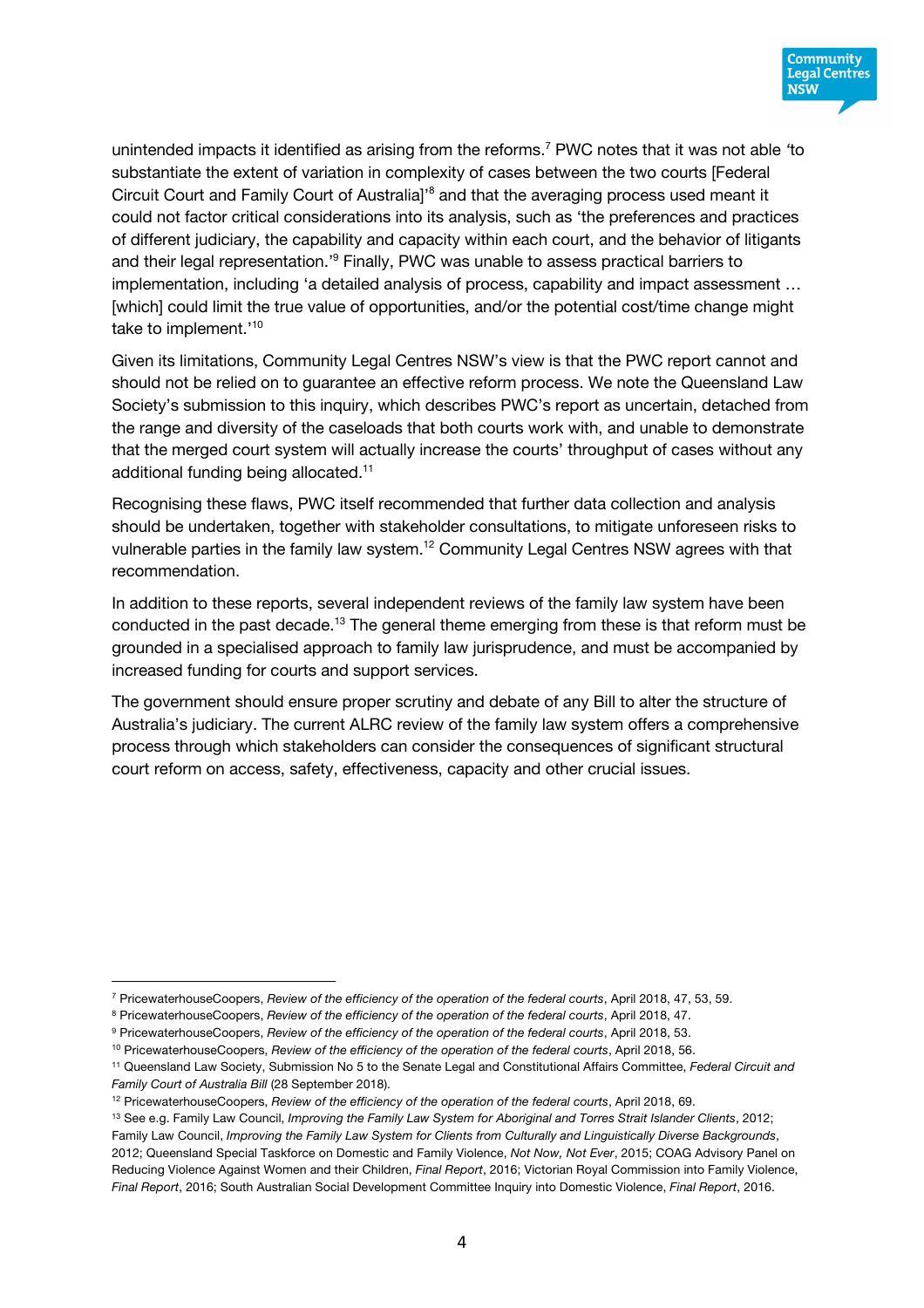

#### Recommendation 1:

The Federal Government should withdraw the Bill immediately (or at least delay its passage) until the ARLC has published its final report on Family Law System, so that any structural changes to the court system can be informed by its findings and recommendations.

#### Recommendation 2:

 $\overline{a}$ 

The Federal Government should extend the ALRC's terms of reference (and its timeframe for reporting) to include consideration of proposed structural reforms to the Family Court of Australia.

## **Erosion of judicial specialisation in the family law system**

Judicial practice in family law requires a considerable commitment to developing specialised knowledge. Community Legal Centres NSW is concerned the proposed changes will cause a loss of this specialisation in the Australian family law system at a time when more not less specialisation is needed to address the increasing complexities of modern Australian society, families and the needs of children.

Under the Bill, family law specialisation would only be required in Division 1 courts, even though Division 2 courts will be able to hear family law matters. In addition, appeals will be heard by judges who may not be family law specialists. This will replicate the systemic inconsistency, irregularity of procedure, and risk to vulnerable people that is currently seen in lower level courts across the country.14 Recognising these risks, the NSW Bar Association recommended in July 2018 that rather than merge the courts in the manner proposed, 'the Federal Circuit Court should be abolished, and its matters distributed between new lower divisions of the Family Court of Australia and the Federal Court of Australia.' 15

The Queensland Law Society notes that family law judicial practice requires a multidisciplinary knowledge of a diverse range of legal disciplines, including property, commercial, taxation, trusts and criminal law, as well as an awareness of family violence issues, child development, social and psychological issues facing litigants, family dynamics and structures, and cultural diversity concerns.16

Any reform which erodes family law specialisation in judicial practice risks limiting access to justice, perpetuating power imbalances, and delivering unsafe outcomes for vulnerable people accessing the family law system. For example, judges who do not understand the complexities and dynamics of family violence, may understate its risks and effects and minimise or even reject a victim-survivor's story. Matters involving Aboriginal and Torres Strait Islander people, families from culturally and linguistically diverse backgrounds, people with intellectual disability

<sup>14</sup> Special Taskforce on Domestic and Family Violence in Queensland, *Not Now*, *Not Ever*: Putting an end to *domestic* and *family violence* in *Queensland* (Report, 28 February 2015); State of Victoria, *Royal Commission into Family Violence: Summary and Recommendations* (March 2016).

<sup>15</sup> NSW Bar Association, *A Matter of Public Importance: Time for a Family Court of Australia 2.0* (Discussion Paper, July 2018). <sup>16</sup> Queensland Law Society, Submission No 5 to the Senate Legal and Constitutional Affairs Committee, *Federal Circuit and Family Court of Australia Bill* (28 September 2018).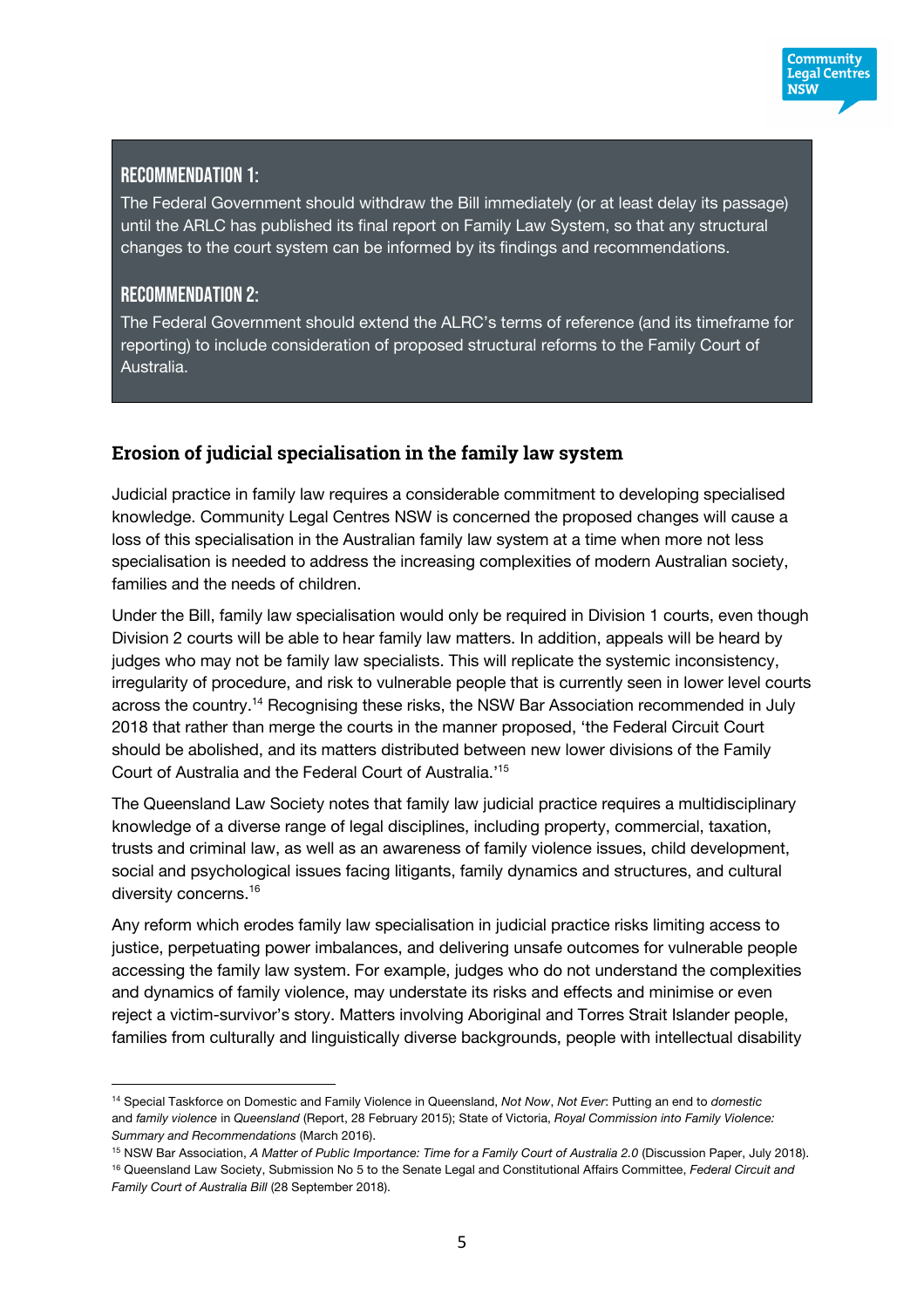

and LGBTIQ+ people, require additional competencies to ensure processes and outcomes are culturally and practically safe for the parties involved.<sup>17</sup>

Multiple recent reports into how the courts deal with family violence have identified that inconsistency of practice among magistrates based on fundamental differences in their understanding of the issue leads to inconsistent and potentially unsafe outcomes for litigants from case to case.18 Examples include inconsistent responses to protection order breaches and approaches to sentencing.19

Lack of specialised judicial insight may also worsen the procedural problems associated with traditional adversarial court practice, compounding harms to vulnerable parties and reducing the likelihood of achieving just outcomes.<sup>20</sup> As the Australian Institute of Family Studies notes, 'the adversarial nature of family law proceedings (including a reliance on cross-examination as a fundamental means of testing evidence) has led to concerns about the trauma posed to parties with experiences of family violence or abuse when engaging in the court process, with potential for this measure to facilitate misuse of process by a perpetrator.<sup>221</sup> Judicial experience and specialisation, supported by appropriate training, are essential to mitigate these problems.<sup>22</sup>

As a result, numerous reports have recommended that family violence training be made a mandatory professional development requirement for all family law practitioners. In fact, the ALRC's current discussion paper on the family law system devotes a full chapter to the need for specialist training for all family law professionals, including core competencies in family violence, cultural safety for Aboriginal families, as well as the specific issues faced by people with a disability and LGBTIQ+ people who access the system. $^{23}$ 

To date these recommendations have not been implemented, $24$  despite the fact that family violence is present in half of all family law matters.<sup>25</sup> However, Community Legal Centres NSW notes the Family Court of Australia's submission to the ALRC Review, which states that family court judges will soon being able to attend family violence training presented by the National Judicial College of Australia.<sup>26</sup>

Judicial officers must have specialised knowledge if they are to handle the complexities that arise in family law matters safely and consistently. Therefore, Community Legal Centres NSW is concerned that under this Bill the number of judicial officers with specialist knowledge of family law and family violence will decrease.

Currently, the requirement that judges be suitable people to deal with matters of family law 'by reason of training, experience and personality' only applies to Family Court and not Federal

<sup>20</sup> Domestic Violence Victoria, Issues Paper Submission No 23 to the ALRC, *Review of the Family Law System* (May 2018). <sup>21</sup> Australian Institute of Family Studies, Issues Paper Submission No 206 to the ALRC, *Review of the Family Law System*

<sup>17</sup> Law Council of Australia, *Justice Project*, 'People who Experience Family Violence' (Report, August 2018).

<sup>18</sup> Special Taskforce on Domestic and Family Violence in Queensland, *Not Now*, *Not Ever*: Putting an end to *domestic* and *family violence* in *Queensland* (Report, 28 February 2015).

<sup>19</sup> Australian Law Reform Commission and New South Wales Law Reform Commission, *Family Violence: A National Legal Response*, ALRC Final Report No 114, NSWLRC Final Report No 128, Chapter 4.

<sup>(</sup>August 2018).

<sup>22</sup> Australian Institute of Family Studies, Issues Paper Submission No 206 to the ALRC, *Review of the Family Law System* (August 2018).

<sup>23</sup> ALRC, *Review of the Family Law System* (Discussion Paper No 86, 2 October 2018) 237-66.

<sup>24</sup> Law Council of Australia, *Justice Project*, 'People who Experience Family Violence' (Report, August 2018).

<sup>25</sup> Consultation, noted in Law Council of Australia, *Justice Project*, 'People who Experience Family Violence' (Report, August 2018).

<sup>26</sup> Family Court of Australia, Issues Paper Submission No 68 to the ALRC, *Review of the Family Law System* (18 May 2018).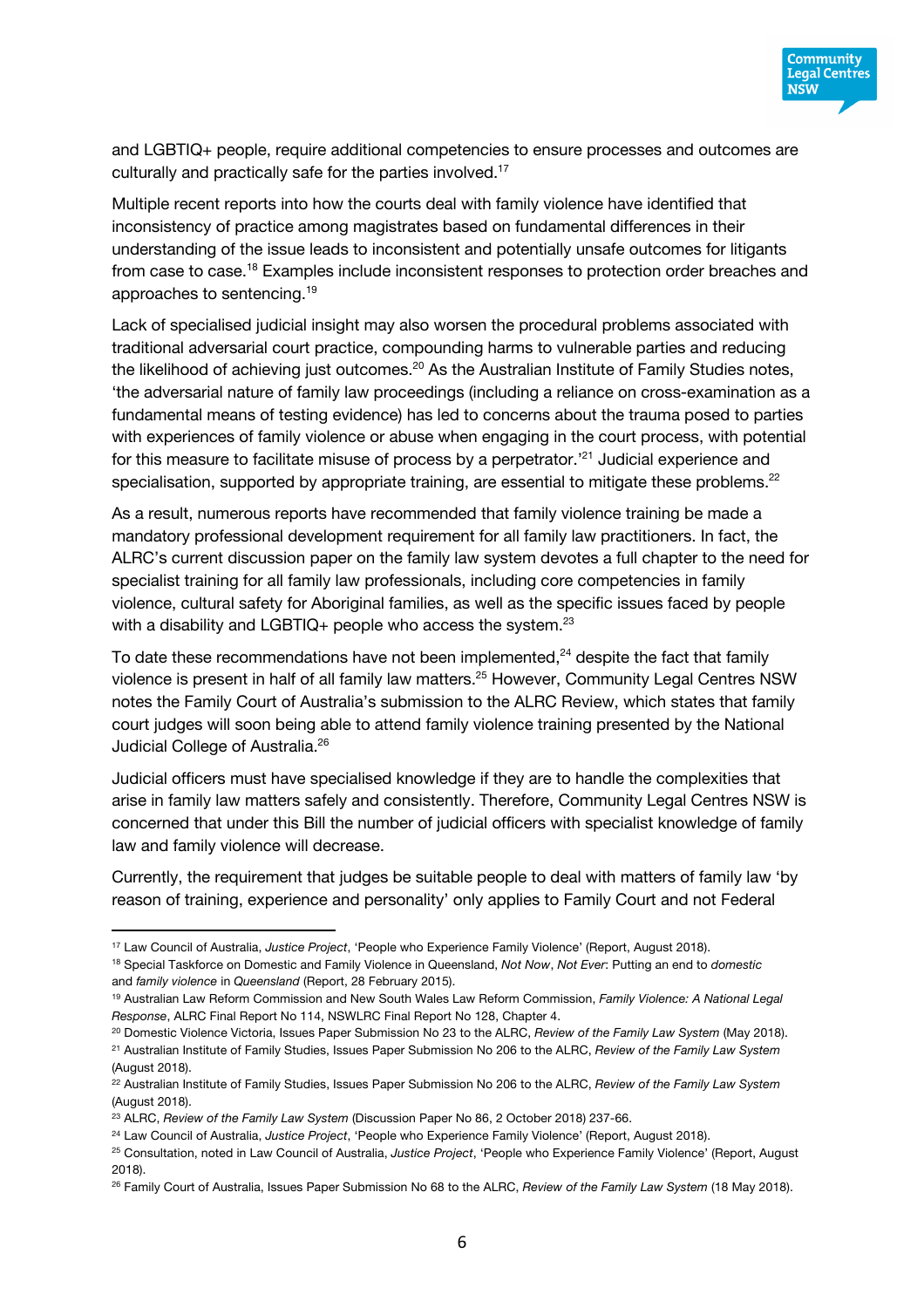

Circuit Court judges. It is unclear whether the requirement will be extended to Division 2 judges under the proposed reforms. It is also unclear whether Division 1 judges will be replaced by people with specialist family law knowledge and experience when they resign or retire.

Given the increasing complexity of family law matters and that 87% of the family law caseload is heard in the Federal Circuit Court,<sup>27</sup> this is would be an unacceptable outcome. At a time when a range of inquiries have recommended increased specialisation, including in family violence, any court reform should safeguard against intended or unintended decreases in such specialisation.

#### Recommendation 3:

 $\overline{a}$ 

Any reform to the family law system should guarantee increased specialisation and accreditation for all professionals – including family dispute resolution practitioners, lawyers, family consultants, report writers and judicial officers – in family law and family violence, as well as cultural competency and disability awareness

#### **Inadequate focus on safety**

Family violence is endemic in Australian society. In 2016, Australian police dealt with an average of 5,000 family violence matters a week – one matter every two minutes.<sup>28</sup> Unsurprisingly, there is also a high prevalence of family violence in family law matters. Two-thirds of separated parents report experiencing emotional or physical violence, either before or during separation.<sup>29</sup> And at least 50% of matters in the family law courts involve family violence. Due to high rates of under-reporting, even these figures may not represent the full extent of the problem.<sup>30</sup>

The Law Council of Australia notes that family violence is an area of legal intersection, where survivor-victims face multiple forms of disadvantage, such as financial instability, homelessness, mental health concerns and questions of parenting capacity, adding to the complexity of the legal problems they face.<sup>31</sup> As discussed above, in light of this complexity specialised judicial knowledge is needed to ensure procedural fairness and protect parties from harm during legal processes.<sup>32</sup>

As such, Community Legal Centres NSW is deeply concerned that the Bill is being considered by Parliament without meaningful consultation with family violence experts, victim-survivors, or the legal profession. Meaningful consultation is critical to ensuring the safety of victim-survivors and their children is at the heart of reform. Instead of carefully assessing the impact of reforms on participants' safety, the Federal Government proposes to simply erase the specialist features

<sup>27</sup> House of Representatives Standing Committee on Social Policy and Legal Affairs, Parliament of Australia, *A Better Family Law System to Support and Protect Those Affected by Family Violence* (2017).

<sup>28</sup> Law Council of Australia, *Justice Project*, 'People who Experience Family Violence' (Report, August 2018).

<sup>29</sup> Australian Institute of Family Studies, *Evaluation of the 2012 Family Violence Amendments: Experiences of Separated Parents Study* (2015); Australian Institute of Family Studies, Issues Paper Submission No 206 to the ALRC, *Review of the Family Law System* (August 2018).

<sup>30</sup> Australian Institute of Health and Welfare, *Family, Domestic and Sexual Violence in Australia* (Report, 28 February 2018) 5.

<sup>31</sup> Law Council of Australia, *Justice Project*, 'People who Experience Family Violence' (Report, August 2018).

<sup>32</sup> Australian Institute of Family Studies, Issues Paper Submission No 206 to the ALRC, *Review of the Family Law System* (August 2018).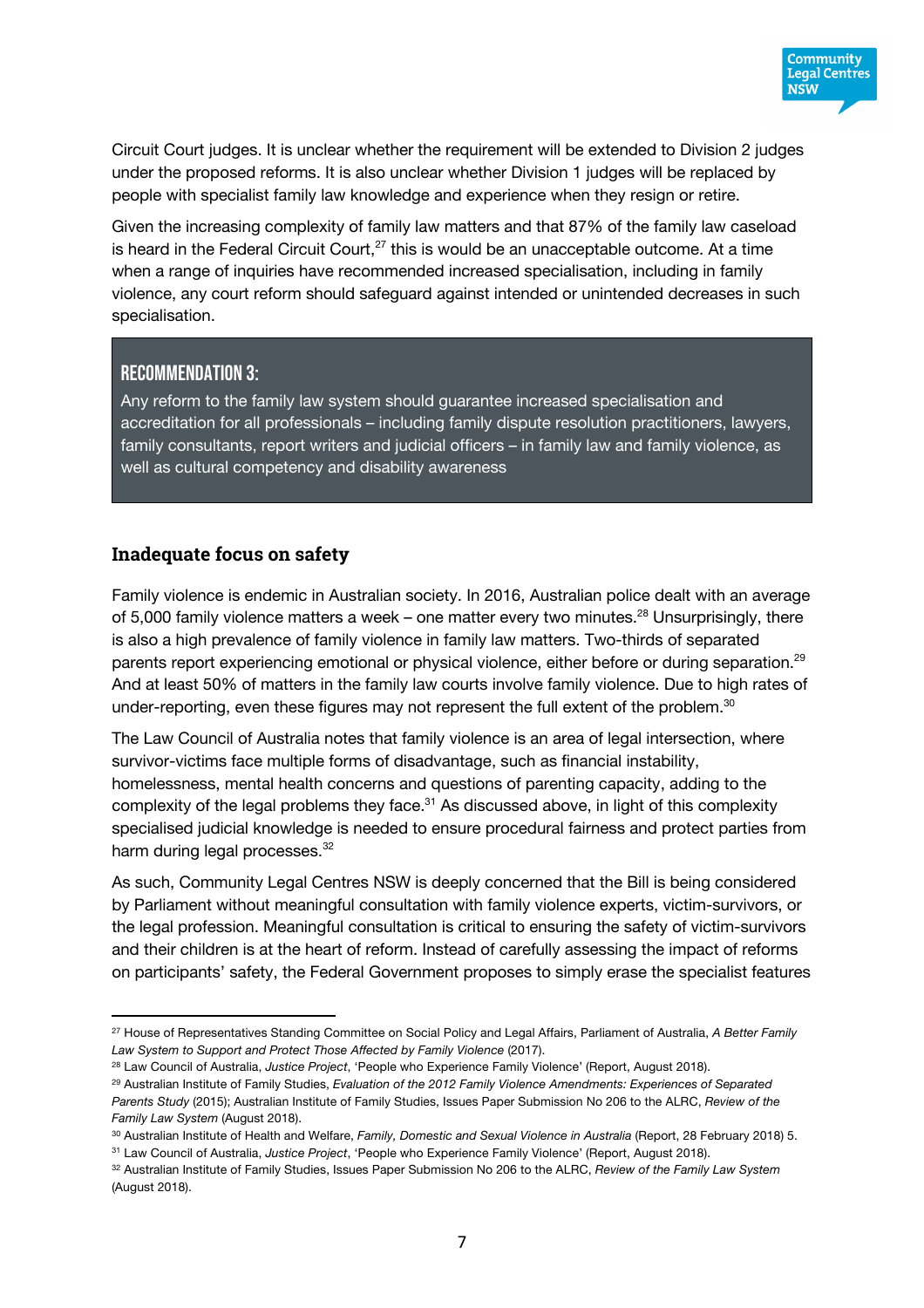

**Community Legal Centres NSW** 

#### Recommendation 4:

 $\overline{a}$ 

The Federal Government should engage in meaningful consultation with family violence experts, victim-survivors and the legal profession before pursuing these reforms.

#### **Chronic underfunding in the family law system**

The Australian family law system is chronically underfunded. In response to the Bill, the Law Council of Australia noted:

'Chronic underfunding for more than a decade has led to a court system which continually struggles to meet the needs of the community.

The funding of the court system has failed to keep pace with the growth in the number of Australians who need access to it. The breadth and complexity of the issues dealt with by the courts on a daily basis have also increased, including as a result of the proper recognition afforded to the prevalence and impact of family violence.

As it stands, the measures introduced into parliament provide no extra funding for the chronically under-resourced court system or associated support services, which enable the court system to deal with cases more quickly.'33

Governments in all jurisdictions have failed to map increases in family law funding to increases in caseloads, or with reference to the unique complexity of problems that participants bring. This has led to unmanageable court delays.<sup>34</sup> Instead, endemic funding shortfalls and budgetary freezes throughout the family law system and its associated services have become commonplace.<sup>35</sup>

The Bill does not address the chronic underfunding of the courts. In the absence of adequate resources, meaningful systemic reform that improves accessibility and safety and reduces delays is impossible. Instead, the primary aim of the Bill is to use institutional restructure to drive efficiency and cost-savings, which the Federal Government has identified as a priority through a number of commissioned reports.<sup>36</sup>

<sup>33</sup> Law Council of Australia, 'As it stands, merging courts unlikely to alleviate family law crisis' (Press Release, 23 August 2018) < https://www.lawcouncil.asn.au/media/media-releases/as-it-stands-merging-courts-unlikely-to-alleviate-family-law-crisis>.

<sup>34</sup> Law Council of Australia, *Justice Project*, 'People who Experience Family Violence' (Report, August 2018).

<sup>35</sup> Pasanna Mutha-Merennege, 'Insights into Inequality: Women's Access to Legal Aid in Victoria' in Asher Flynn and Jacqueline Hodgson (eds) *Access to Justice and Legal Aid: Comparative Perspectives on Unmet Legal Need* (Bloomsbury, 2017)

<sup>36</sup> Des Semple, Future Governance Options for Federal Family Law Courts in Australia: Striking the Right Balance (Final Report, Attorney General's Department, August 2008); KPMG, *Review of the performance and funding of the Federal Court of Australia, the Family Court of Australia and the Federal Circuit Court of Australia*, 2014; Ernst and Young, *High Level Financial Analysis of Court Reform Initiatives*, 2015; PricewaterhouseCoopers, *Review of the Efficiency of the Operation of the Federal*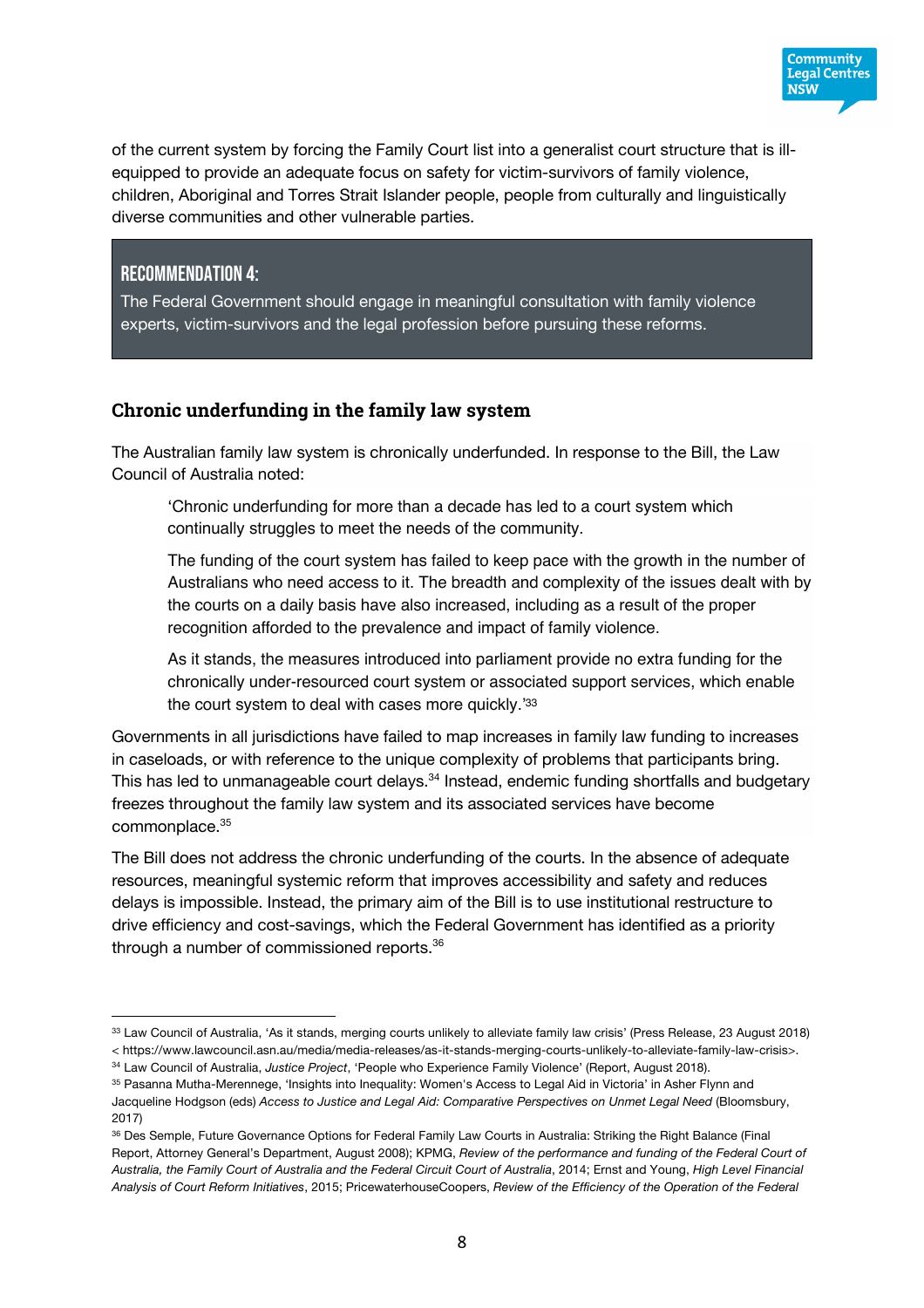

The Federal Government expects that merging the Federal Circuit Court and the Family Court of Australia will save \$3 million per year over forward estimates and that these savings will be reinvested into the court system. However, compared with the economic cost of family violence to the Australian community, these efficiencies are insignificant and may be counterproductive. According to a 2015 PWC report for the Victorian government, family violence costs the economy over \$12.5 billion per year.<sup>37</sup> Without significant reform across the whole-ofgovernment, violence against women will cost the Australian economy \$323.4 billion over the thirty-year period from 2015 to 2045.38

Rather than pursuing institutional efficiencies that risk compounding the trauma of family violence for people accessing the family law system, governments should adequately resource the family court system, as well as community based family violence and legal assistance services that deliver culturally competent services to parties experiencing economic disadvantage.39 As the Productivity Commission noted in its 2014 inquiry into Access to Justice, limitations on legal assistance undermine the quality of outcomes for a significant proportion of families, particularly where family violence is present.<sup>40</sup>

#### Recommendation 5:

The Federal Government should prioritise increased funding for the Family Court and critical services that reduce the impact of family violence and increase participation in effective family law dispute resolution, such as specialised legal assistance services.

#### **Final comments**

Thank you for taking the time to consider our submission. Community Legal Centres NSW welcomes the opportunity to take part in the oral hearing in Sydney, currently scheduled for Wednesday, December 12.

If you have any questions or require further input, please contact our Senior Policy Officer, Emily Hamilton, via emily.hamilton@clcnsw.org.au or (02) 9212 7333.

Regards,

 $\overline{a}$ 

ہا خچ

Tim Leach **Executive Director** Community Legal Centres NSW

*Courts*, April 2018; House of Representatives Standing Committee on Social Policy and Legal Affairs, Parliament of Australia, *A Better Family Law System to Support and Protect Those Affected by Family Violence* (2017).

<sup>37</sup> PricewaterhouseCoopers Australia, Our Watch and the Victorian Health Promotion Foundation, *A high price to pay: The economic case for preventing violence against women* (November 2015) 11.

<sup>38</sup> PricewaterhouseCoopers Australia, Our Watch and the Victorian Health Promotion Foundation, *A high price to pay: The economic case for preventing violence against women* (November 2015).

<sup>39</sup> Law Council of Australia, *Justice Project*, 'People who Experience Family Violence' (Report, August 2018).

<sup>40</sup> Productivity Commission, *Access to Justice Arrangements* (3 December 2014) vol 2.